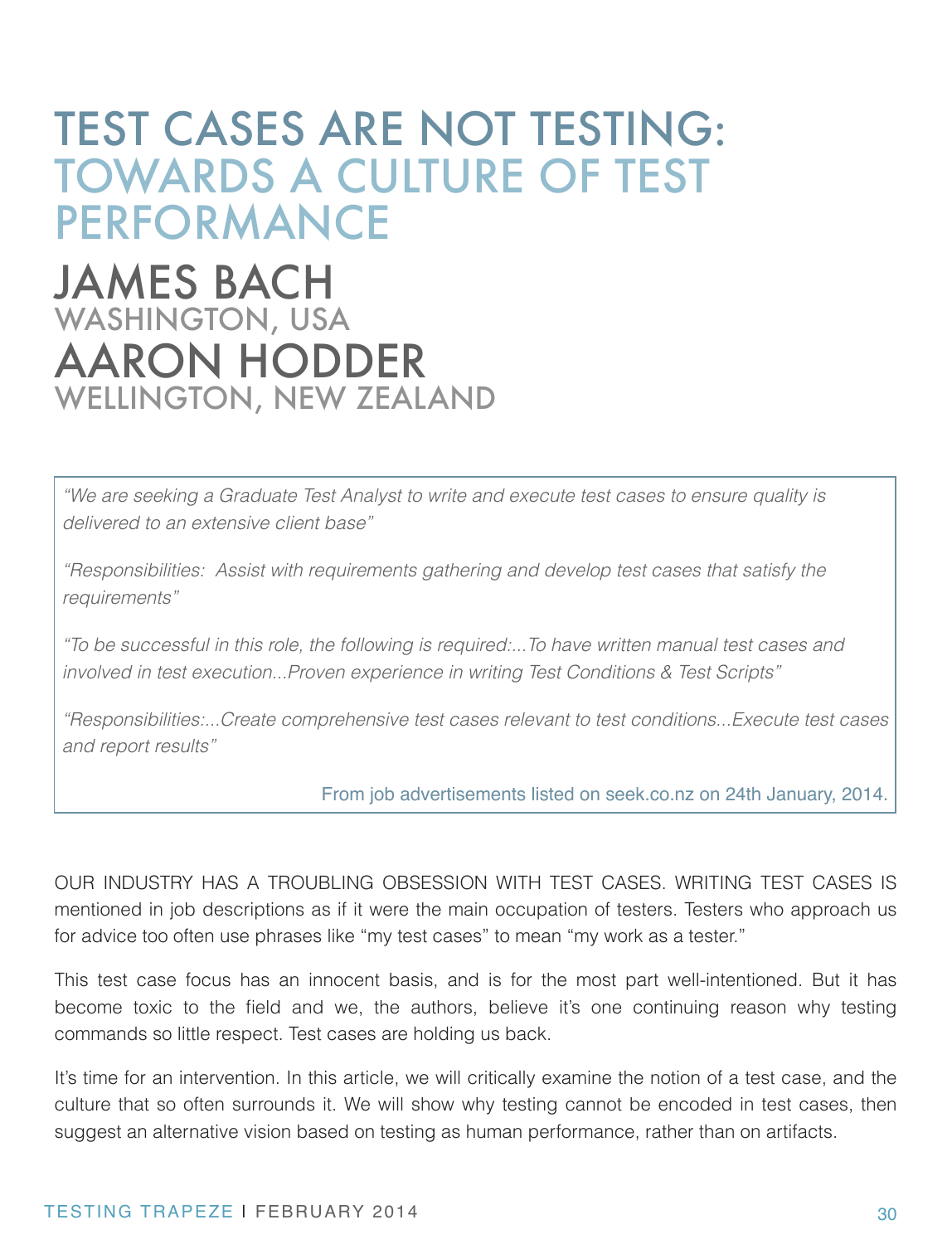There is no objective, universal way of accounting for test cases " "

#### **What is a test case?**

Definitions vary from place to place. One common idea of a test case is that it is *a set of instructions and/or data for testing some part of a product in some way*. Testers will speak of test cases that are written, or about to be written. In some projects, a test case will always have a unique procedure associated with it. In other situations, test cases may share procedures and be distinguished by unique data.

There is little difference between Agile and non-Agile projects when it comes to test cases. Test cases in Behavior-Driven Development are often specified with a formal structure for execution by tools such as Cucumber. Agile projects tend to be more automation-oriented and more focused on using test cases to define "done."

Here are two simple, contrasting examples:

First, consider a table of test cases characterised by differing conditions. The procedure associated with these cases is implied or documented elsewhere. Thus, test cases may be spoken of as variations on one test idea. Often the contents of each cell are used to report the status of the product with respect to that case. Note that it's not obvious how to delineate or count the cases in this example. "Cookies Accepted," being a distinct idea, may fairly be called a test case, or perhaps each cell in the table is a test case.

|                             | Chrome | Firefox |
|-----------------------------|--------|---------|
| <b>Cookies Accepted</b>     | Pass   | Pass    |
| <b>Cookies Not Accepted</b> | Pass   | Fail    |

The second example is also commonly called a test case. It is a stepby-step procedure:

| <b>Step</b>              | <b>Expected Result</b>    | <b>Actual Result</b> |
|--------------------------|---------------------------|----------------------|
| 1. Start Chrome browser  | <b>Browser starts</b>     | <b>Pass</b>          |
| 2. Set to accept cookies | Browser accepts cookies   | <b>Pass</b>          |
| 3. Attempt log in        | User home screen displays | <b>Pass</b>          |

As above, each step might be called a test case because each step has a verification operation associated with it. There is no objective, universal way of accounting for test cases, and hybrids of data-like and procedure-like cases are often found, wherein a procedure-like test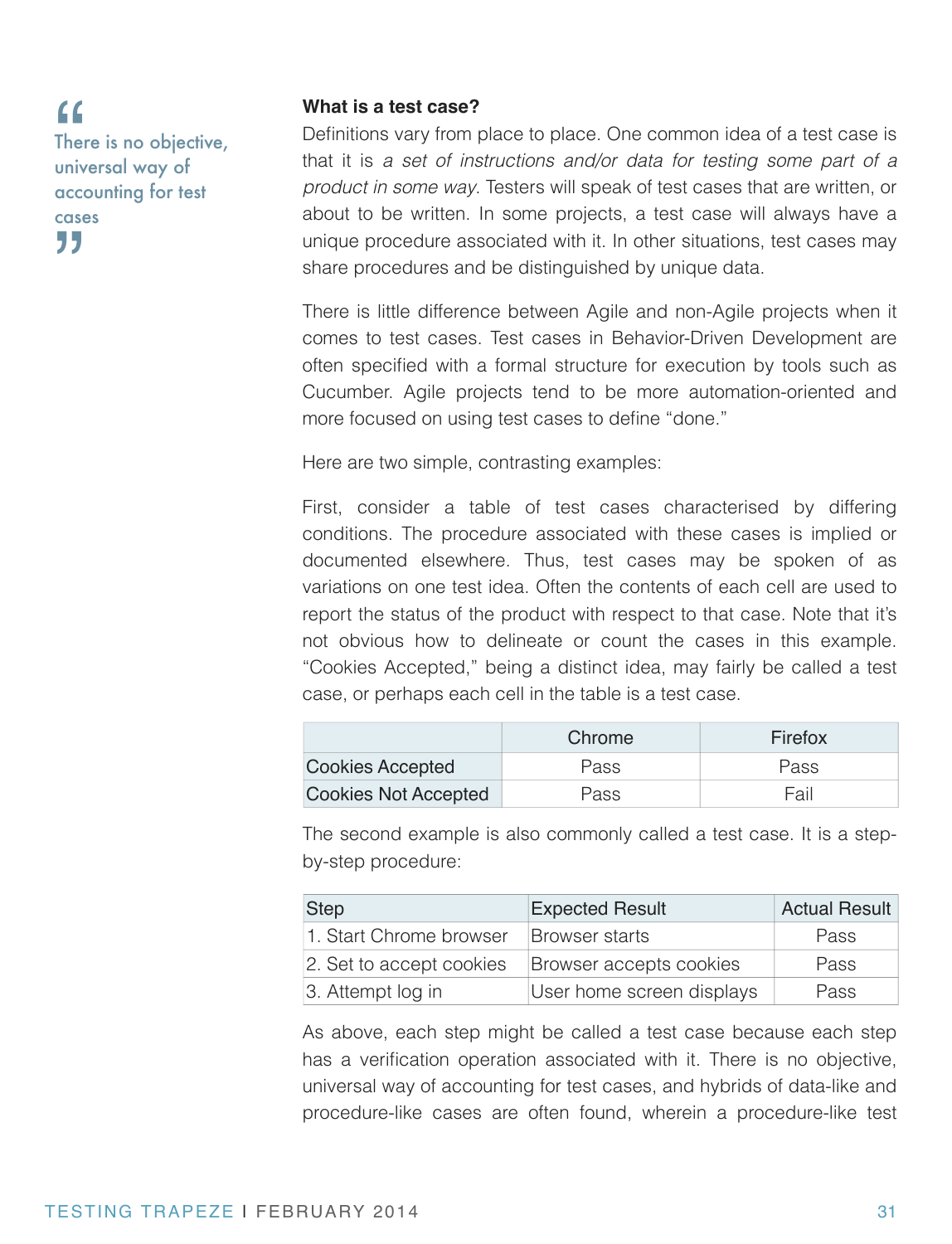case includes variables that take their values from data-like test cases stored in tables.

These are not the only kinds of things called test cases. A tester can make a loosely structured list of ideas such as "load a corrupted file" and call them test cases. Considering the variety of things called test cases around the industry, a definition that covers all of them would have to be quite general. However, our concern in this article is mostly with detailed, procedural, documented test cases, and the attitudes surrounding that kind of test case.

*Note: Often test cases are poorly designed. James was once ordered to create test cases by adding the words "verify that..." in front of the literal text of each requirement. But that silliness is not our complaint in this article. The issues we are raising hold even if you assume that each test case is well-designed. Our claim is that even good test cases cannot comprise or represent good testing.*

#### **The Innocent Foundation**

Programmers write code. This is, of course, a simplification of what programmers do: modeling, designing, problem-solving, inventing data structures, choosing algorithms. Programming may involve removing or replacing code, or exercising the wisdom of knowing what code not to write. Even so, *programmers write programs*. Thus, the bulk of their work seems tangible. The parallel with testing is obvious: if programmers write explicit source code that manifests working software, perhaps testers write explicit test cases that manifest testing.

It is seductive to think of written test cases as the "code" of testing. We may covet the sense of accomplishment that comes from producing a tangible asset. We may delight in the simplicity of direct correspondence between test cases and written code. There certainly are situations where thinking in terms of detailed, explicitly specified test cases is appropriate. For instance, when we need to cover a function that can be described cleanly and systematically in terms of a few interacting variables, it can be sensible to model that space formally and then formally specify which points in the space to test. Or perhaps if we want to carry out an intricate and specific test, or a test that requires several testers to coordinate their actions, or even a set of simple fact checks that must be performed periodically - in any of these cases it can help to encode them down step-by-step. And of

If programmers write explicit source code that manifests working software, perhaps testers write explicit test cases that manifest testing. 77  $\begin{array}{c} \text{if} \\ \text{if} \\ \text{if} \\ \text{if} \\ \text{if} \\ \text{if} \\ \text{if} \\ \text{if} \\ \text{if} \\ \text{if} \\ \text{if} \\ \text{if} \\ \text{if} \\ \text{if} \\ \text{if} \\ \text{if} \\ \text{if} \\ \text{if} \\ \text{if} \\ \text{if} \\ \text{if} \\ \text{if} \\ \text{if} \\ \text{if} \\ \text{if} \\ \text{if} \\ \text{if} \\ \text{if} \\ \text{if} \\ \text{if} \\ \text{if} \\ \text{if} \\ \text{if} \\ \text{if} \\ \text{if} \\ \text{$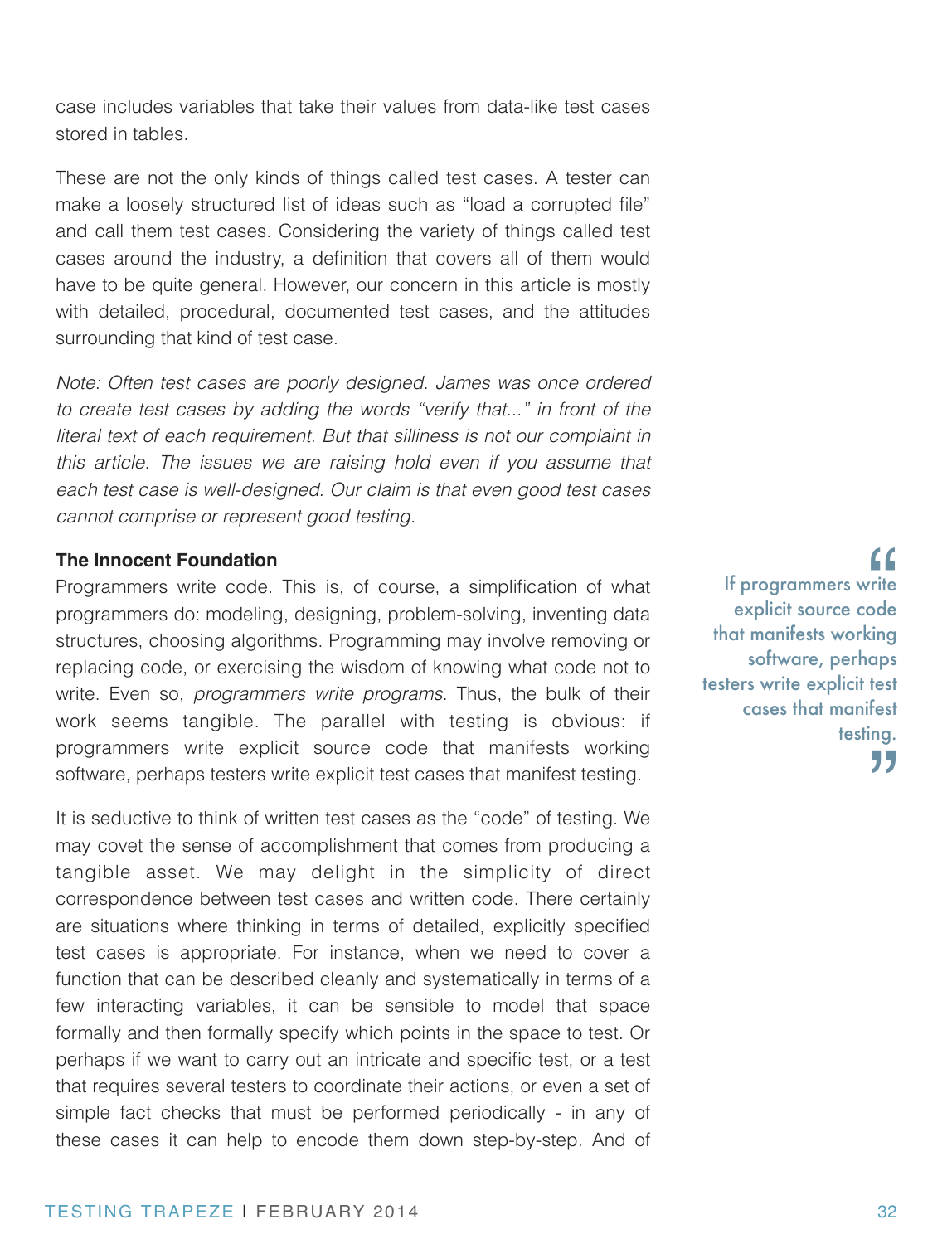Chocolate-covered french fries have become the staple diet of most of our industry. In too many organizations, testing is fat and slow. " "

course, if the operation will be performed by a machine, it must be encoded.

But this becomes fertile ground for a vicious cycle: in some specific situations, managers may ask to see test cases for some valid engineering reason, and testers may deliver those cases; but soon providing test cases becomes a habit, and then a tradition, and then someone starts using the term "best practice" as if habitual behavior had won some sort of world championship. The goal of good testing becomes displaced by a blind mandate.

Test cases are not evil. Neither are french fries nor chocolate candy. The problem is the obsession that shoves aside the true business of testing. Chocolate-covered french fries have become the staple diet of most of our industry. In too many organizations, testing is fat and slow. We would like to break the obsession, and return test cases to their rightful place *among* the tools of our craft and not *above* those tools. It's time to remind ourselves what has always been true: that test cases neither define nor comprise testing itself. Though test cases are an occasionally useful means of supporting testing, the practice of testing does not *require* test cases.

#### **Test Case Culture and the Factory School**

Obsession with test cases is not just a habit, though. It is embedded in a culture.

Aaron once ran a small experiment at a software testing course he was attending. He asked fellow attendees whether they write test cases before they start testing. He expected the answers to range from "Yes, of course" to "No" with a healthy dose of "What do you mean by test cases?" thrown in. To his shock, the majority of respondents just looked at him quizzically as if he had just asked them whether they wear clothing to work, or whether they hold their breath while swimming underwater. Test case writing as a central practice appears to go unquestioned in a lot of organisations.

A test case culture is not one that merely encourages using test cases as a tool to support testing. In a test case culture, *the test cases are equated to testing*; testing is viewed as a mechanistic, clerical task of executing test cases (analogous to the mechanistic way that a compiler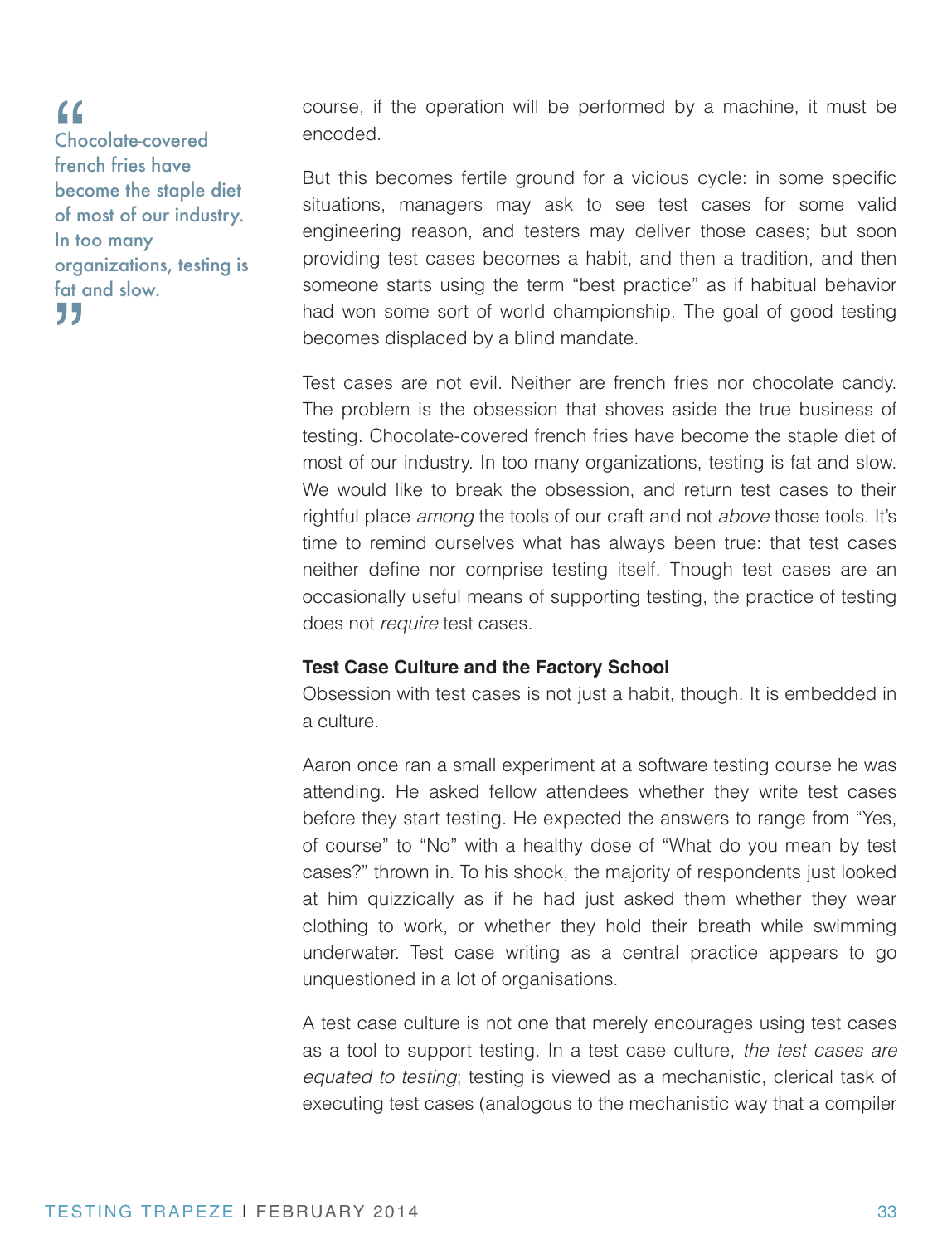turns source code into object code) for the purpose of checking specific and easily observed facts about the product.

A test in a test case culture is a concrete noun, an artifact you can point to and say "that is a test." Once reified in that way, it is a natural step to treat "tests" as a commodity, like so many sacks of rice. We often see tests counted and testing progress communicated solely in terms of such numbers. Bugs are subject to the same reification; thirteen bugs is one worse than twelve bugs, right? In this culture, bugs and test cases are linked - after all, test cases find the bugs. If a bug is somehow found without a test case (a situation test case culture views with suspicion), we might expect some manager to ask for a new test case to be created that exhibits that bug.

In a test case culture, the tester is merely the medium by which test cases do their work. Consequently, while writing test cases *may* be considered a skilled task, executing them is seen as a task fit for novices (or better yet, robots).

This way of thinking is attractive because it seems to allow testing to be managed with an unambiguous accounting system that makes testers into fungible resources; as a sort of *factory* of testing. Hence we often call this the Factory School of testing thought.

A common attitude about *process* in factories is that there is one right way; and that this right way should be defined and followed. But how that process is discovered is completely outside the scope of factory thinking. In test case culture, this leads to a cartoonishly simplistic understanding of test design. A common phrase in that culture is that we should "derive test cases from requirements" as if the proper test will be immediately obvious to anyone who can read. In test case culture, there is little talk of learning or interpreting. Exploration and tinkering, which characterize so much of the daily experience of engineering and business, are usually invisible to the factory process, and when noticed are considered either a luxury or a lapse of discipline.

A common attitude about *people* in factories is distrust. People are unreliable at following the one right way. People are, at best, a transitional technology: they are tolerated until the right kind of drones can be built. But even in the most successful factories you will notice

Exploration and tinkering, which characterize so much of the daily experience of engineering and business, are usually invisible to the factory process, and when noticed are considered either a luxury or a lapse of discipline 77 "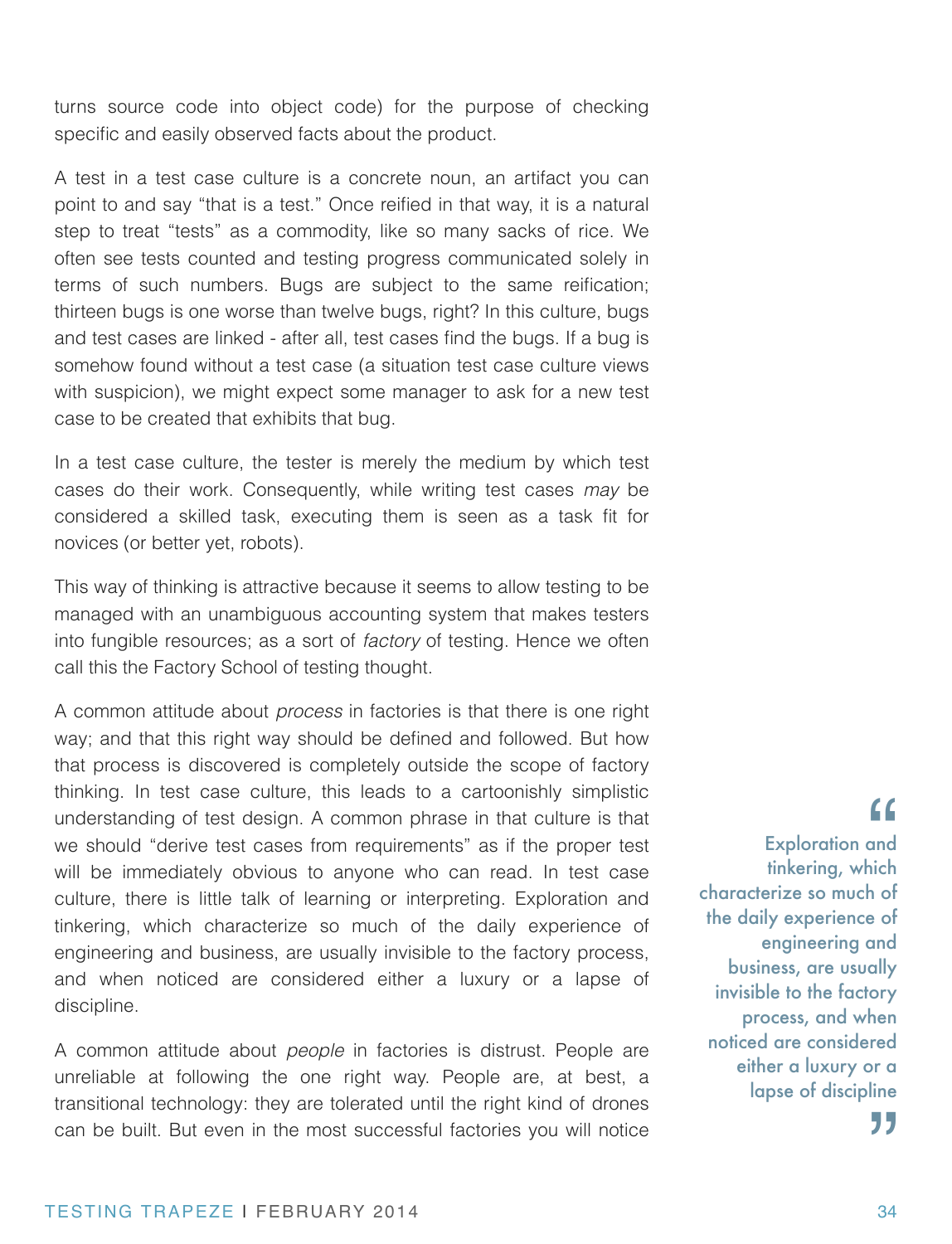that the managers don't consider replacing themselves. At some level, they acknowledge that human attention and action is required. Indeed, here the authors find common ground with the Factory-schoolers that there is such a thing as necessary humanity - except we contend that humanity is necessary at the level where we perform the test.

#### **Factory Theory Meets Practice**

What happens when we try to manage a complex cognitive activity such as software testing by reifying the activity down to a superficial representation such as test cases?

Recently Aaron observed a class that aimed to teach the limitations of test cases. The students were given eight identical test cases and were instructed to execute them. In Aaron's opinion, these were reasonable examples of relatively good, unambiguous test cases. At the end of the exercise, students were asked for the number of test cases that had passed, the number that failed, the number unexecuted, and the number of bugs found.

One of the purported benefits of a test-case driven approach is that consistency and repeatability are ensured. Aaron expected to see some variation in the results to demonstrate that these claimed benefits are unfounded, but the results were even more striking than anticipated.

Some groups reported no bugs at all, while one group found five. While a few groups reported two bugs, upon further elicitation it was discovered that they weren't necessarily the same two bugs.

| # Cuinto        | Pass        | Fail           | Unexecuted               |
|-----------------|-------------|----------------|--------------------------|
| $\overline{2}$  |             | 4              | 4                        |
| $\mathbf{1}$    |             | $\overline{7}$ |                          |
| $\overline{2}$  | 3           | Ø              | $\overline{\phantom{a}}$ |
| $5\overline{)}$ | ヵ           | 5              | $\prec$                  |
| $\overline{2}$  | $\subseteq$ | 2              | $\mathcal{P}$            |
|                 |             |                |                          |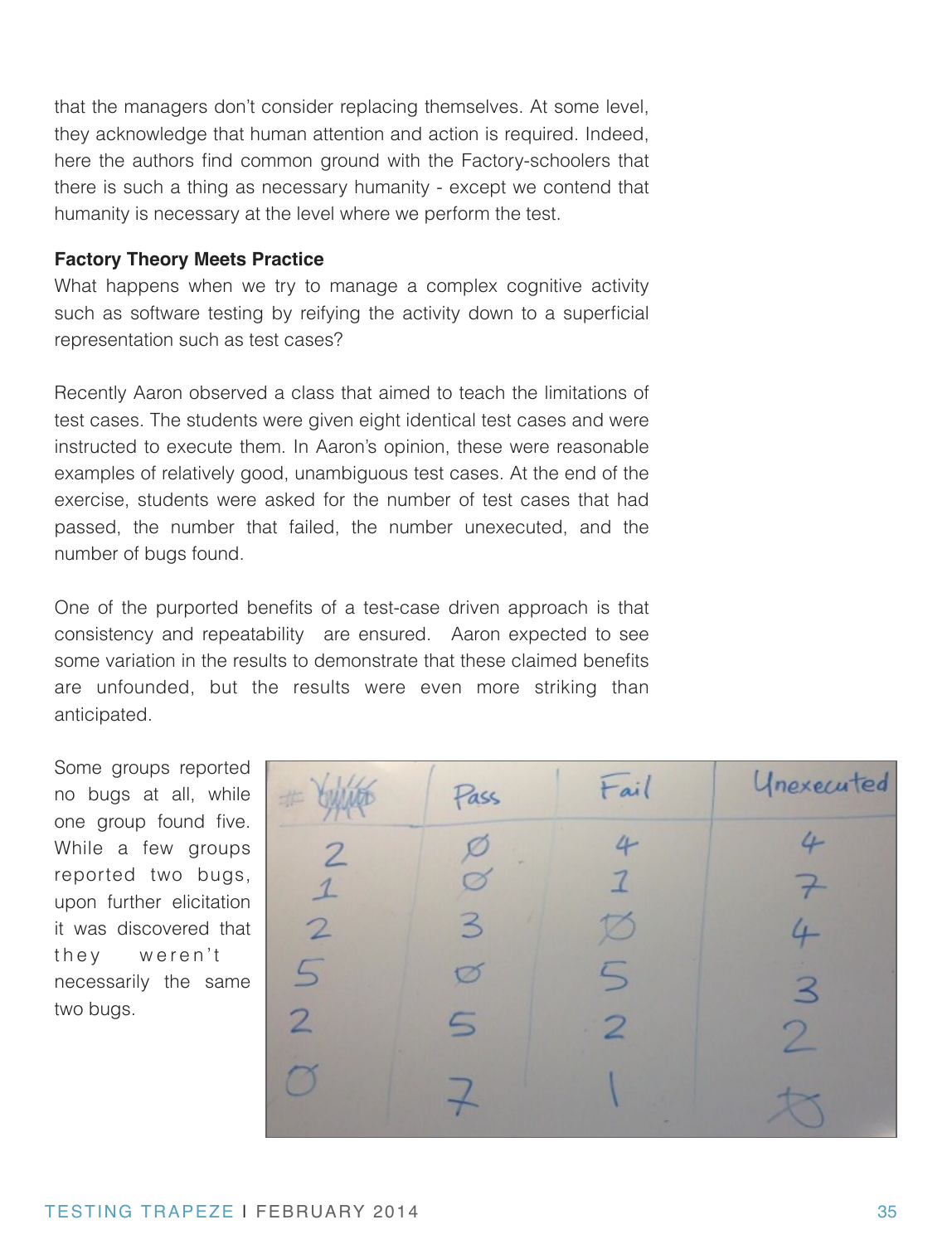This exercise demonstrated beyond even his initial expectations the danger of assuming that test cases can be a reliable medium of conveying testing ideas and reporting on quality-related information. Each group, even though they had the same test cases to work from and were instructed identically, brought their own judgements and heuristics to bear resulting in eight different testing performances.

To report on testing by reducing the individual performance down to a numerical report of test cases passed vs. failed is at best, of marginal value, and at worst, potentially misleading. Yet, this is the primary way testing is managed in a lot of organisations.

This case is not a carefully controlled scientific study, but at the very least this experience undermines the glib assurances by many testing consultants and authors, going back to Program Test Methods, the first book on testing, written by William Hetzel in 1973, that written test cases provide a strong and stable basis for testing.

#### **Testing is Not a Factory. Testing is a Performance.**

Testing is an event; an activity; a performance. If we work backward from the moment that a tester successfully reports an important problem, we find it results from many overlapping and supporting thoughts and judgments and experiences. There are innumerable ways that this process can play out, all of which require human enactment.

Testing is the evaluation of a product by learning about it through experiment; by seeing it in action. The reason we test is to analyse product risk: the danger that the product will cause trouble for its users or otherwise fail in some way to fulfill its purpose. In other words, we look for anything about the product that might significantly impair its value. We are looking primarily for "bugs." We want to find every *important* bug, although there will be no way to know for sure that we have succeeded.



#### TESTING TRAPEZE | FEBRUARY 2014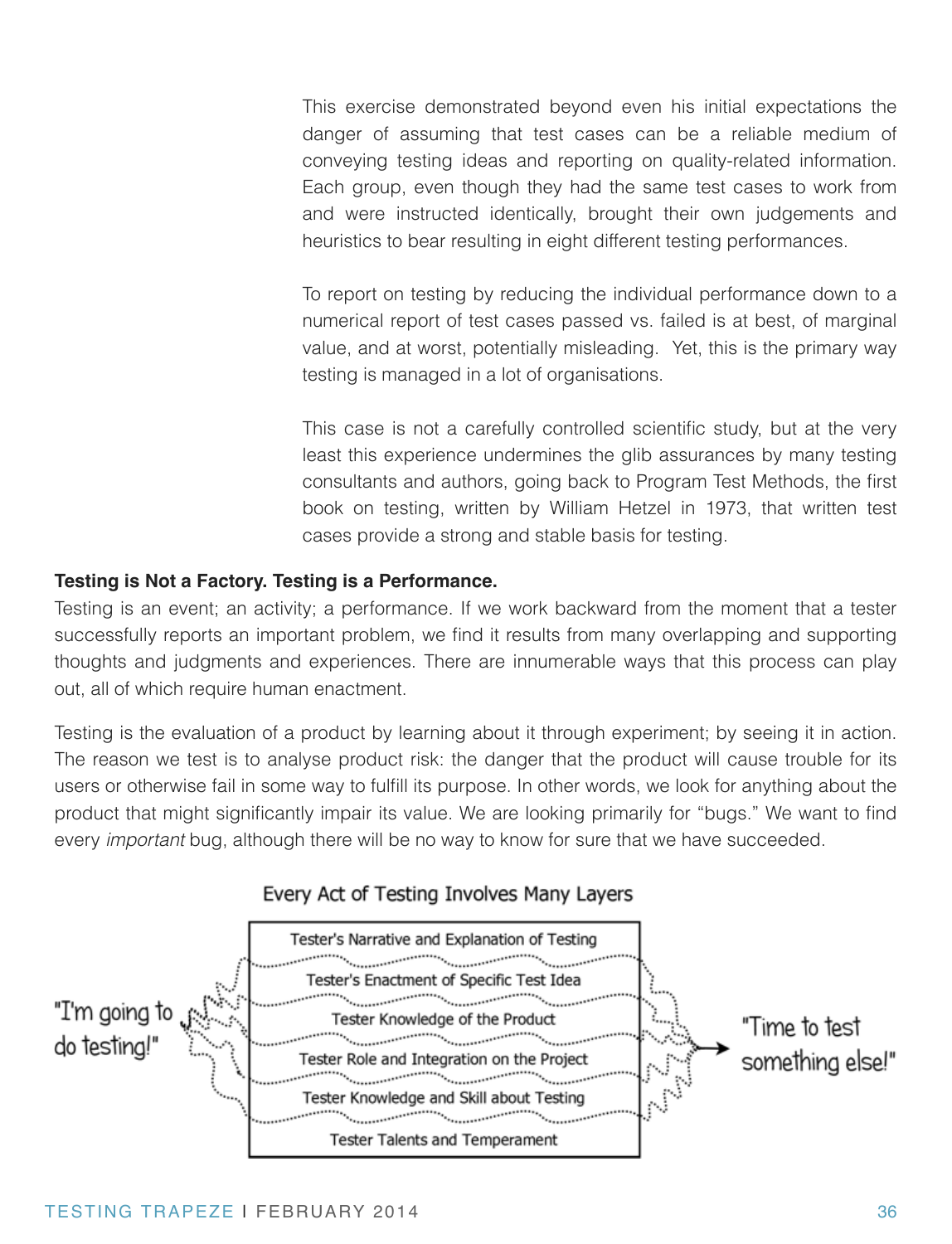Testing as a performance depends on the credibility of the performer, which is improved or damaged in every interaction with the team. But excellent testing is a *complex* performance that is difficult to teach, supervise, or evaluate. While novice testers may find some bugs by romping around like kittens, management needs confidence that there has been a diligent search for important problems. This confidence must come, in large part, from the personal credibility and observable behavior of the responsible tester who vigorously questions the product.

Can an algorithm exist that will guarantee we find all the important bugs? No. This is a matter of basic computing theory (see the Halting Problem) and the fact that bugs are socially constructed by users rather than being something to do with the essence of the product. Bugs are not "in" the product. Bugs are about the relationship *between* the product and the people who desire something from it. It's possible for a bug to be created or resolved just by changing the stakeholder. And apart from every other problem, a total bug identification algorithm would require a complete, unambiguous, and up-to-date specification that is accepted by all stakeholders... and when was the last time you saw one of those?

When we test we are exploring the relationship between the product and values about the product. To do so, we must make many social judgments, including judging the importance of testing a specific situation, and judging the meaning and importance of potential problems.

This seems hard to accept for many casual observers, though, because many kinds of bugs seem so obvious and uncontroversial. Indeed it is possible to create algorithms to detect *specific kinds* of problems that possess identifiable and predictable characteristics. Many such checks are already built into compilers and application frameworks.

However, even if all imaginable checks are performed, there is no theory, nor metric, nor tool, that can tell us how many important bugs remain. We must test - experiment in an exploratory way - in order to have a chance of finding them. No one can know in advance where the unanticipated bugs will be and therefore what scripts to write. The

### "

Bugs are not "in" the product. Bugs are about the relationship *between* the product and the people who desire something from it. "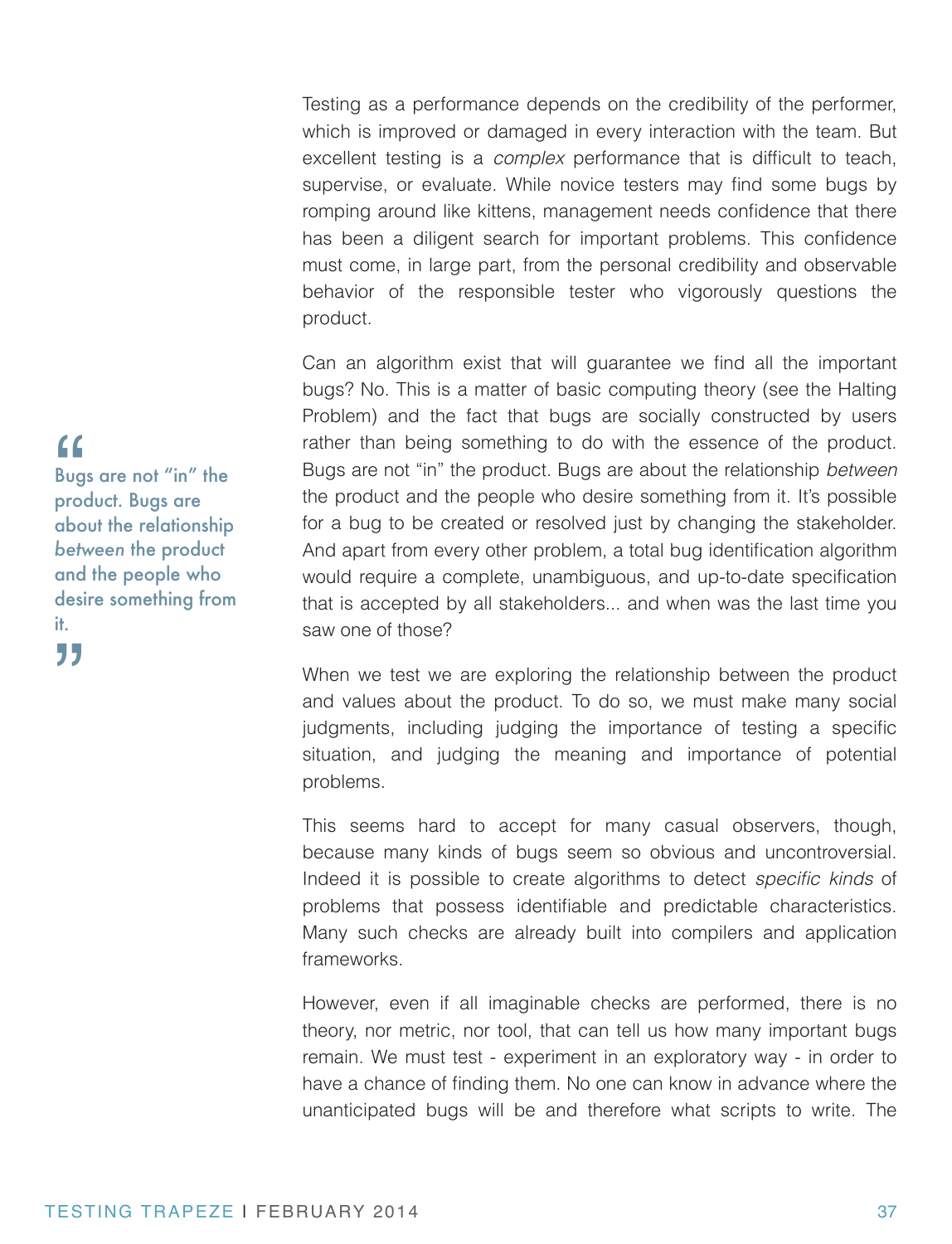performance of testing unfolds forward in time, like a swarm of ants foraging for food. This is a constantly shifting picture.

Although a tester can and should prepare to perform, testing proceeds in ways that cannot be predicted simply because of two things: there is always more testing to do than we can afford to do, and we don't know where the bugs are until we discover each one. This unpredictability requires each tester to be prepared to live in and react to the moment, regardless of any specific plan. That's why, just as flying an airplane, doing surgery, or playing football are rich, complicated performances, testing is too.

#### **Why Testing Cannot be Literally Encoded**

Distilling test ideas from tacit mental models; explicitly and precisely describing test cases; writing them down: let's call that "encoding." Encoding means the expression of ideas, explicitly, in the form of some sort of code (such as written words or software). Test case culture insists on encoding testing to such a degree that only trivial aspects of the process should remain undeclared. It insists that encoding is practical and desirable - moreover, that it is *necessary*; that it is irresponsible *not* to encode testing.

But this is not so, because *testing cannot be encoded*.

There is no support in scientific or engineering literature for the idea that testing can be encoded. Despite years of searching, the authors are aware of no studies that have ever shown that testing should be written down, or even that it can be written down. In fact, the opposite is more the case. See the *Sciences of the Artificial*, by Nobel laureate Herbert Simon for a deep treatment of this topic. Simon shows that perfect rationality is unavailable to us in any but the simplest situations, and explores the nature of design processes as "bounded rationality" requiring heuristic solutions. Or perhaps *Introduction to General Systems Thinking*, by Gerald Weinberg, who shows that observing and describing systems requires us to simplify them, and that there is no algorithm for knowing how to do that without losing something that might be important. Or look at *The Social Life of Information*, by Paul Duguid and John Seely Brown, who tell how copy machine repairmen learned their craft not by reading the official documentation but rather by socializing with each other in free-form ways. Or *Things That Make Us Smart*, by Don Norman, who shows how adding a cognitive artifact

No one can know in advance where the unanticipated bugs will be and therefore what scripts to write. 77  $\begin{array}{c} \mathbf{G} \\ \mathbf{w} \\ \mathbf{in} \\ \mathbf{the} \end{array}$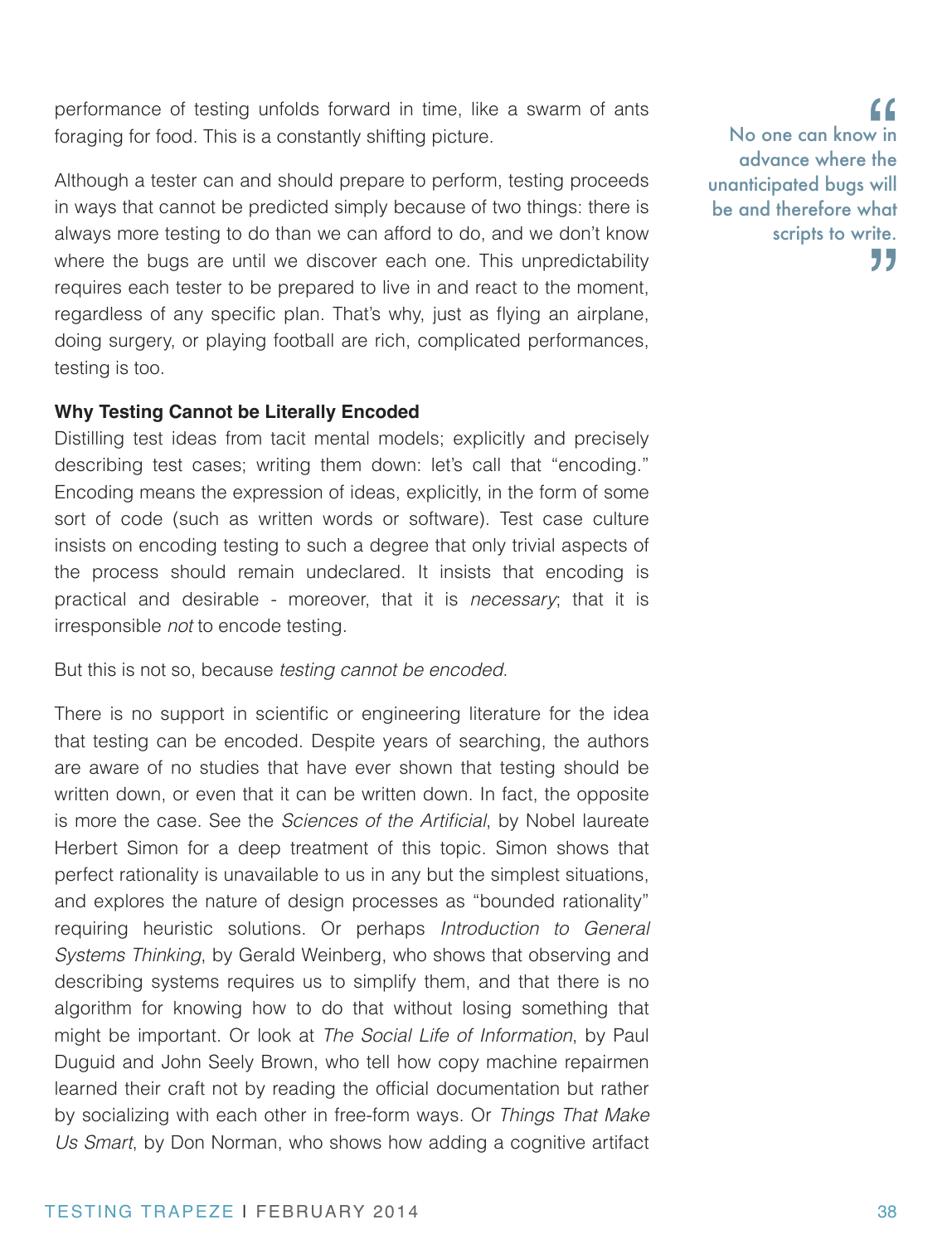(such as a test case document) to a process changes the process in potentially unpredictable ways. If you even *glance* through any of these works, you will see a rejection of mechanistic, reductionistic, algorithmic ways of conceiving and controlling complex systems, including social systems.

In performance terms we consider a *test*, in its noun form, to be *the act of configuring, operating, observing, evaluating some part of a product in the service of a test project*. So, what testers call a test is a process embedded in a larger process called "testing" that includes reading specifications, attending meetings, acquiring equipment, etc. The scope of a test is elastic. It may involve the speculative exploration of a product, or something as simple as checking the result of a function call. There is no objective method by which we can draw sharp lines between individual tests: it is purely a matter of convenience and context how you choose to delineate them.

Testing has many levels, all of which contribute to the success of the testing enterprise, and very little of which can be encoded:

- **1. A person is born.** Yes, it's important to start here. Each of us has a specific genetic, environmental, and cultural foundation that means we approach testing with a certain mix of talents and a certain temperament. The fact that James is mathematically inclined leads him to be biased in favor of analytical modeling the things he tests. Other testers may approach the work in a more intuitive or social way. There is no such thing as purely objective and unbiased testing. Two test designers, unlike, say, two car engines, cannot be analyzed and compared in terms of any universal model of testing performance. *Testing talent and temperament cannot be encoded.*
- **2. A person learns to test.** Some skills useful in testing are ubiquitous among adults. Others come with general technical or scientific education. Some are technology-specific, and some are specific to testing itself. Learning to test begins in childhood as we play and interact with our world. Testing skill can be acquired in a variety of ways, but deep systematic training in testing is difficult to obtain.

There is no governing body for the testing field. Therefore, there is no generally accepted Body of Knowledge, or taxonomy of required skills. Commercial certification programs are controversial, but even

# "

There is no objective method by which we can draw sharp lines between individual tests: it is purely a matter of convenience and context how you choose to delineate them.

"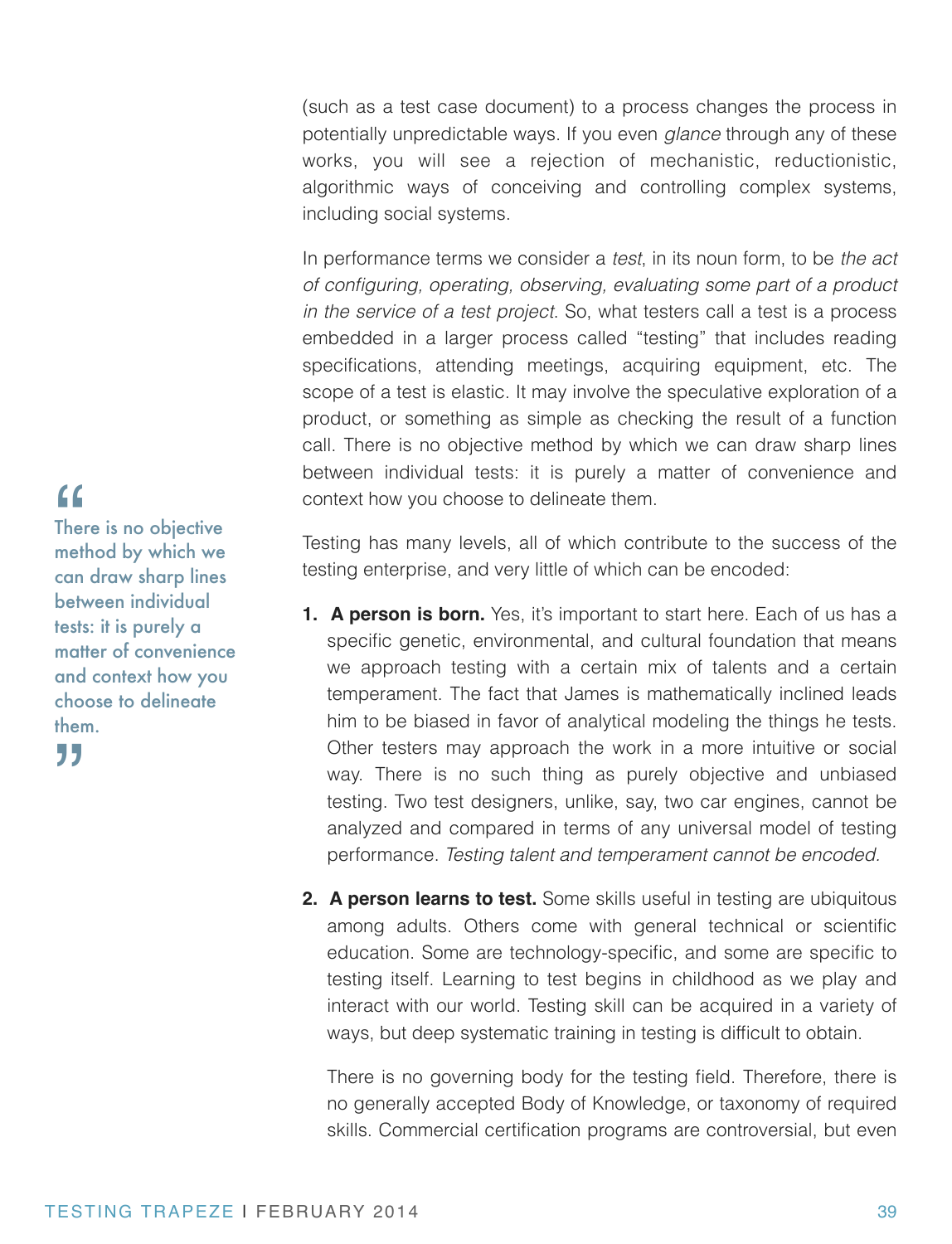if one accepts their view of testing, they do not even attempt to assess practical skill. It is not unusual for people with no significant experience in testing to become a certified tester. This is not possible in reputable fields such as medicine or air transport.

The result is that testers vary quite a bit in their practices and their grasp of different aspects of testing. Each tester's education is local, conditioned by the idiosyncrasies of specific technologies, companies, and projects. And on top of all that, much of testing skill is comprised of inherently tacit skills such as questioning, collaboration, and systems analysis, which cannot be made explicit and mechanical.

*No one even attempts to encode the fine details of their own testing skills.*

**3. A tester joins a project.** Joining a project is a complex social event. As part of that process, we learn whom we serve. We come to understand the scope of our mission as testers. We commit to the project. This context conditions everything we do as testers. While a mission statement and elements of context can be written down, there are innumerable ways that one might interpret those things and act accordingly. There is no calculus for determining how all that influences testing.

A tester's sense of and response to context can be sketched, perhaps, *but not fully encoded*.

**4. A tester learns the product.** Each of us must construct a mental model of the product, its context, and its uses. A more familiar way of saying that is we have to *learn all about it*, and the result of that learning is a mental structure from which we can design tests. This model itself cannot be encoded in any explicit form (it's neurons, baby). But we can, if we choose, produce some formal and explicit projection of our mental model.

Therefore while some of our learning can be encoded, most of it will never be, for at least two reasons:

 a. We have no algorithm or mechanism for doing a "brain dump" that accurately reflects the state of our knowledge about anything.

It is not unusual for people with no significant experience in testing to become a certified tester. 77  $\begin{array}{c}\nG \\
\text{for} \\
\text{no}\n\end{array}$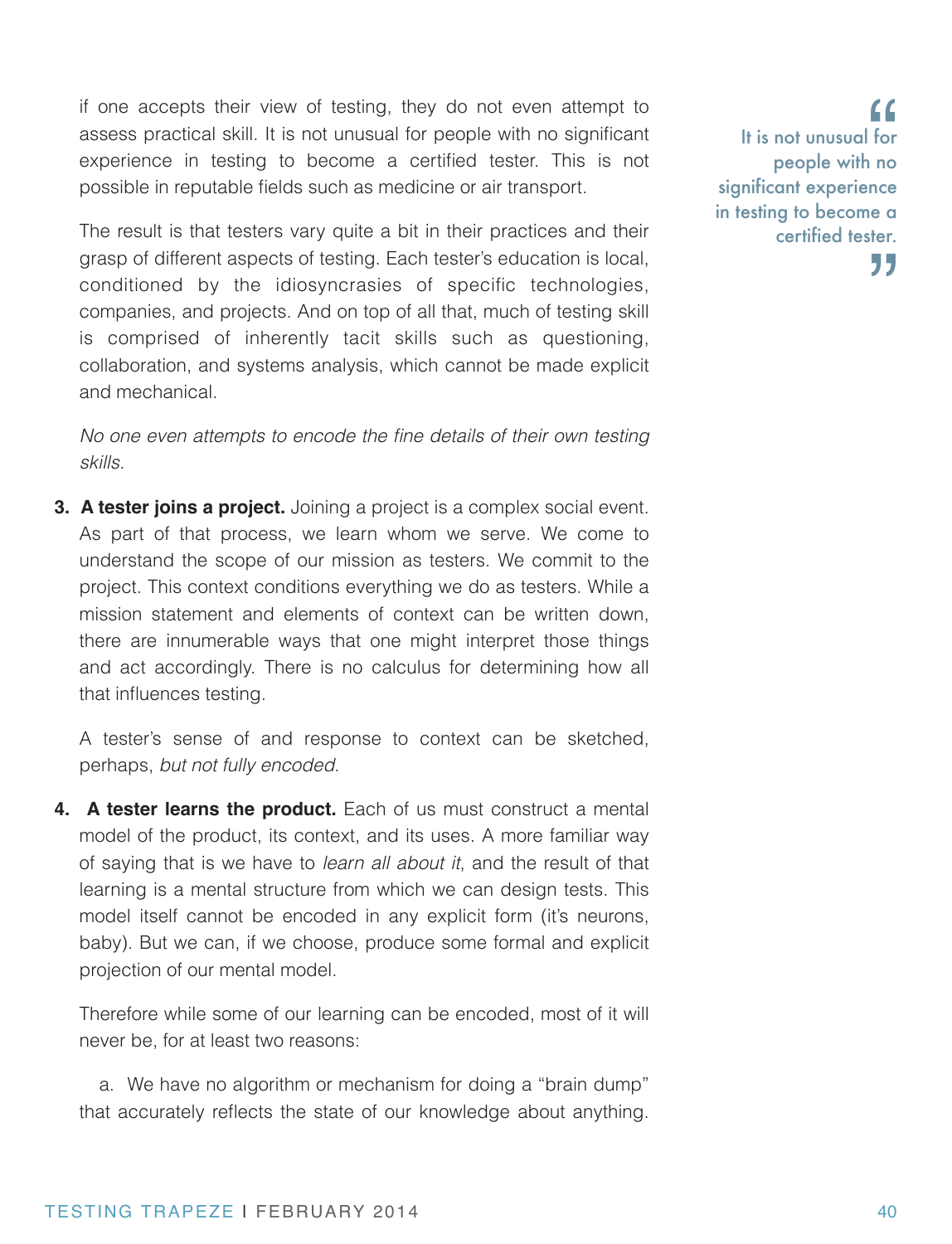That means we can never rule out the possibility that there is a fact we know about and yet have not put into our model.

 b. Even if there were such a mechanism, the totality of what we learn is overwhelming. For instance, to list our true expectations for the behavior of a browser that displays a simple webpage, such as Google's home page, would require prohibitive time and space.

Oh, and that doesn't include an even bigger dynamic: *the process of learning the product is also testing*. The product is operated, observed, and evaluated during the learning process. Therefore, even to the degree that some aspects of testing can be formalized, that can only occur after a substantial amount of un-encodeable learning and exploring work has already been done.

*Therefore, the bulk of our product learning, and testing while learning, cannot be encoded.*

**5. A tester enacts the testing according to some idea.** This is the act of experimenting on the product, apart from all the processes of preparation that support or inform it.

It is traditional to divide testing into test design, test execution, and result evaluation. Test design may be further partitioned, perhaps into coverage modeling, data modeling, procedure design, oracle design, and tooling. Perhaps this tradition has not served us well in one respect: it seems to imply that there are clear divisions between these activities, and that they are independent of each other. This is not the case. Although when training testers it often helps to focus on each of these in isolation, the practice of testing brings them together in an evolving, exploratory process.

This interplay cannot be encoded. The most we can do is write extensive notes about our thinking in every session of testing, but writing it down, beyond a certain point, interferes with testing. And even perfect notes about our thinking would not be an encoding of the *process* of that thinking - in other words we can't write a program, while we are working, that duplicates the workings of our minds.

Picture the process of testing: You look; ponder; try something. You see what happens and ponder *that*. You have a question, then

## "

Although when training testers it often helps to focus on each of these in isolation, the practice of testing brings them together in an evolving, exploratory process. "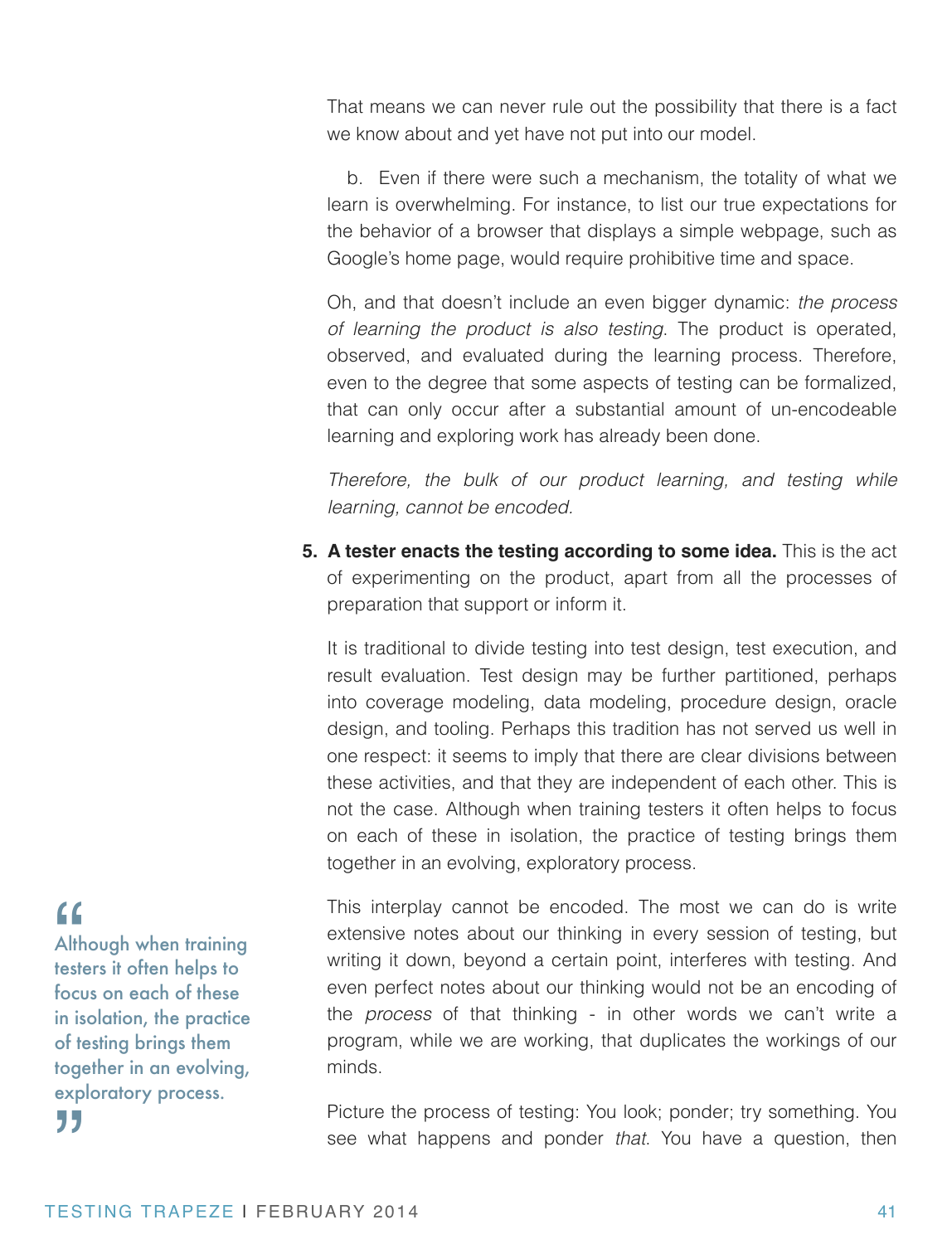conceive of an observation that might answer the question. And so on. Skilled testers perform hundreds of what might seem like discrete tests in a session. Few of them need to be repeated. Most tests performed are informed by the results of the previous test. The value of a test may not be known until it has been performed, or possibly much later.

Testing *seems* encodeable because we can crystallize - from out of this thinking-learning-trying soup - acts of configuring, operating, observing and evaluating the product. These moments are embedded in our evolving concept of risk and of the status of the product. But to an outsider, who is not privy to the workings of a tester's mind, they may seem to stand alone. James Bach and Michael Bolton, in their Rapid Testing Methodology, call such acts "checks" if they can be performed, in principle, by a machine (http:// www.satisfice.com/blog/archives/856). It's useful to talk about checking because it is a task, embedded within testing, that might be accelerated or substantially supported with automation.

But we must always remember that checking does not represent or comprise testing itself, just as a hammer does not comprise carpentry. We can encode a check, by definition. We cannot encode the process of conceiving, designing, implementing, re-evaluating, or judging the meaning of the results of performing a check.

Some would say we can encode testing simply by recording keystrokes or videoing the test process. Those recordings can be helpful, but they are mere echoes and hints of the testing thought process. They don't encode the richness of the bug seeking and finding intelligence and experience. At no time, when replaying keystrokes, will your test tool stop and say "wait a minute, I think I'm looking at the wrong thing."

Expectations also cannot be encoded. In James' classes, he demonstrates that by asking students to list their expectations for the output of a simple and well-understood feature of an everyday product. Then James proceeds to list dozens of expectations that each student agrees with - but did not think of listing. If testers who try very hard to list expectations can't do it completely even for the simple functions, it is outrageous to think that testing can be fully encoded.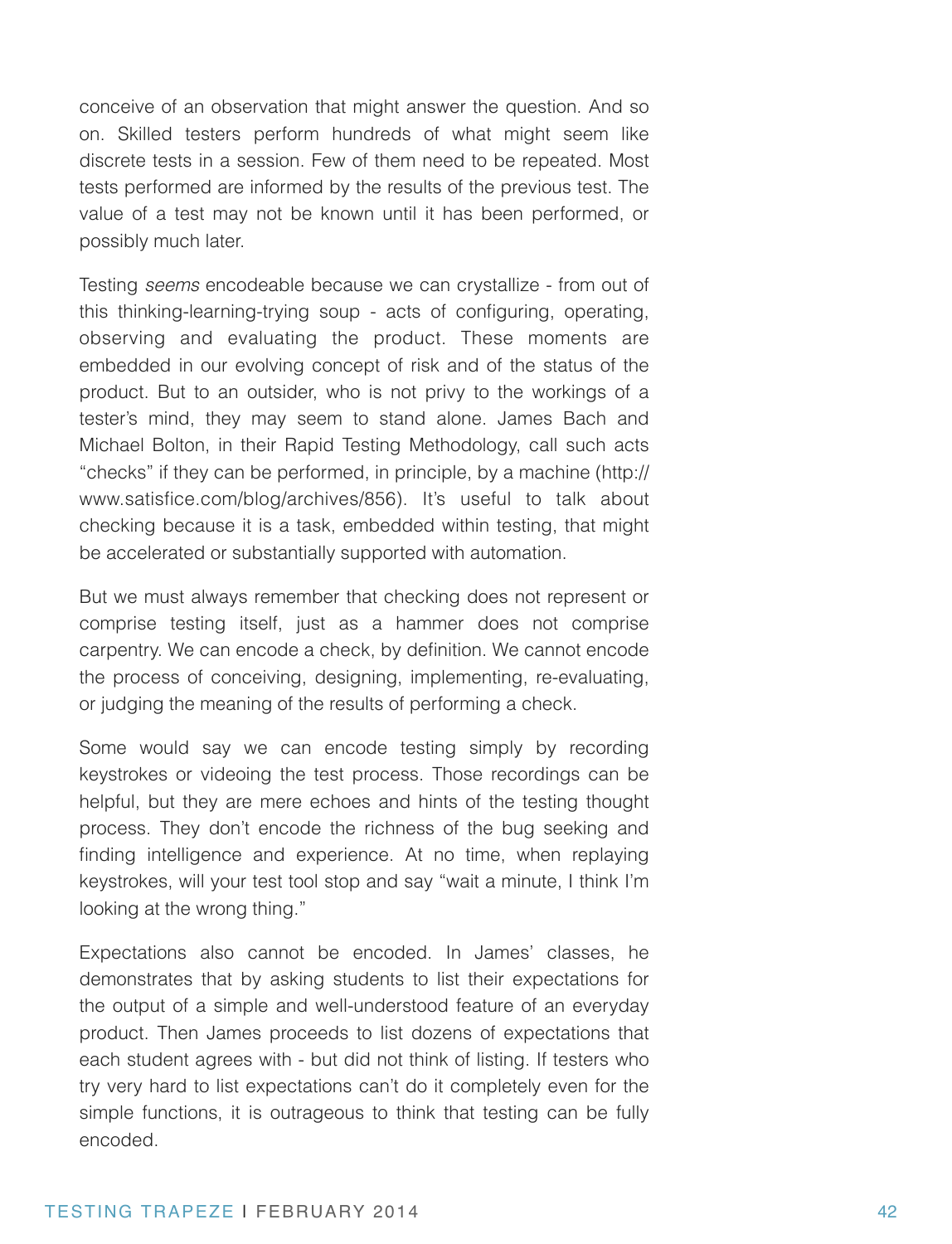Test case culture is a ceremonial approach to testing. It is, quite simply, fake testing. " "

*Therefore, with the exception of certain acts of fact checking, enacted tests cannot be encoded.*

**6. A tester reports, explains, defends, and amends testing.** Testing doesn't end with the output that the system-under-test produces. The results must be made relevant to the project. This process of reporting bugs and status and concerns happens throughout the test performance process, and it influences that process. It is probably not sensible to separate this process from the operational performance of testing.

A test report may be partially encoded, but there are innumerable judgments to be made about what to say and what keep silent. Reporting involves responding to questions, too. There is no way to encode an algorithm for that. The act of reporting may spur testers to redo or add to the testing performance, and that also cannot be encoded.

Yes, *bits* of testing can be encoded. We can use encoding to create useful anchor points for the test process. We might use test cases or other kinds of lists, diagrams, or references to formalize parts of testing. These should be considered tools that support testing, not testing itself.

We contend that factories don't apply to testing. While industrial factories are productive (say what you want about how the iPhone is manufactured - you can't deny that it IS manufactured) testing factories do not work. Testing is not manufactured. Testing factories are a big lie. Test case culture is a ceremonial approach to testing. It is, quite simply, fake testing.

#### **But How Can Fake Testing Seem to Work?**

Answer #1: *testers may be secretly not faking it*. Brian Osman dubs this practice "stealth testing." This is skilled testing, done for the good of the project, kept hidden due to a management culture that demands performance while at the same time mandating processes that undermine performance. Stealth testing, while well intentioned, helps to perpetuate the test case myth. This is a double-edged sword. If stealth testing finds important problems, and finds them quickly, the tester doesn't get the credit; the approach they actually used doesn't get the credit. The publicly avowed process gets the credit.

Answer #2: *the product may be good enough even with poor testing*. Quality comes mainly from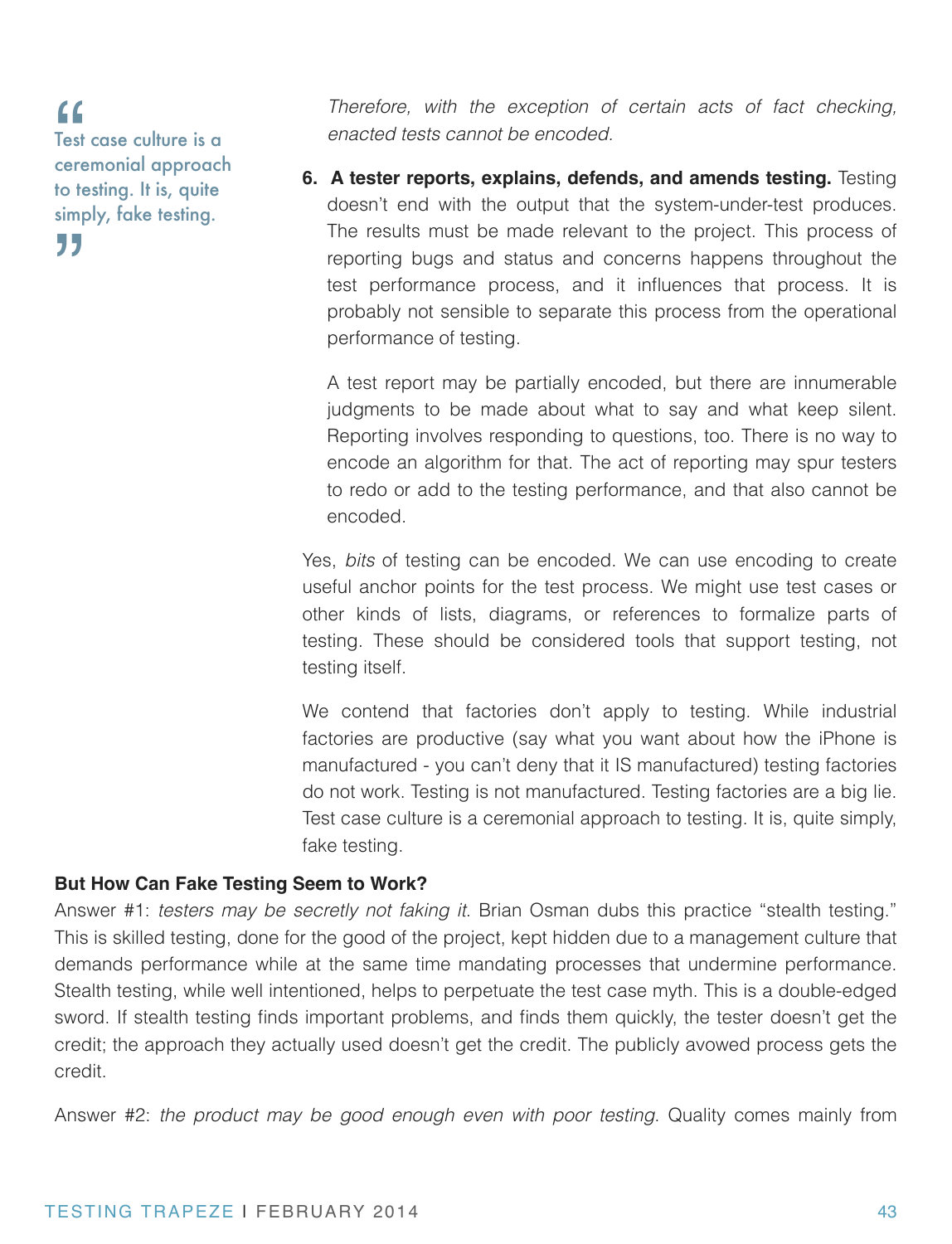developers who do a good job. A wasteful test process might amount to little more than a sanity check, and yet the product simply has no important, deep bugs to be found. And face it, many products are pretty bad, and yet still put out there to torment users. The market for software is not an efficient one with respect to quality.

Answer #3: *it is easy to shift the blame for it not working*. Ironically, the inefficiency and ineffectiveness of test factories can be used as an excuse to invest more in them. Once a gullible business has been convinced that testing must be structured in test cases, then any problem that escapes testing seems due to *not having enough test cases*. If you believe in test factories, any problems are either down to the factory not being big enough, or bad people who are sabotaging it. Yet, behind the expensive high walls of test case documentation and the publicly avowed processes that go with them, broken practices of testing can easily hide, and there is little incentive to improve.

#### **Toward a Performance Culture**

A performance culture for testing is one that embraces testing as a performance, of course. But it also provides the supportive business infrastructure to make it work. Consider how different this is from the factory model:

- **Testing Concept:** Testing is an activity performed by skilled people. The purpose of testing is to discover important information about the status of the product, so that our clients can make informed decisions about it.
- **Recruitment:** Hire people as testers who demonstrate curiosity, enjoy learning about technology, and are not afraid of confusion or complexity.
- **Diversity:** Foster diversity among testers, in terms of talents, temperaments, and any other potentially relevant factor, in order to maximize testing performance in test teams.
- **Training:** Systematically train testers, both offline and on the job, with ongoing coaching and mentoring.
- **Peer-to-peer learning:** Use peer conferences and informal meetups to build collegial networks and experiment with methods and tools. Occasionally test in group events (e.g. "bug parties") to foster common understanding about test practices.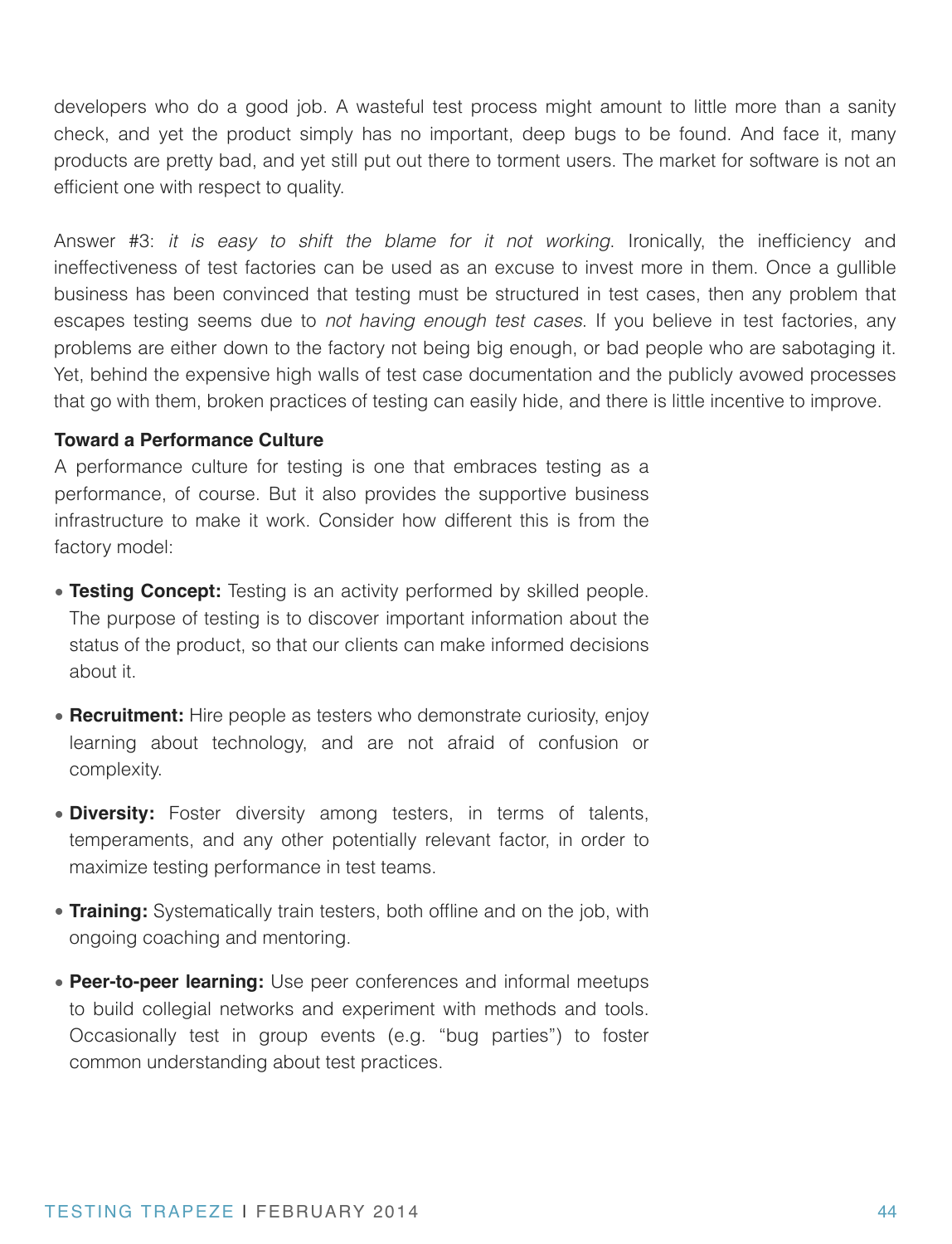"

77

Testing depends upon testers who have pride and integrity in their work, and who strive to learn their craft.

- **Openness:** Foster the ability to narrate, explain, and defend testing performances. Create a culture of normalcy about working together and sharing work.
- **Transferring work:** One tester may take over from another with the help of concise documentation, discussion and demonstration, or simply by starting from scratch. Among skilled testers, this is rarely the problem that non-testers fear it will be.
- **Personal Excellence:** Testing depends upon testers who have pride and integrity in their work, and who strive to learn their craft. Part of the reason performance culture is not more accepted in the industry is the lack of trust by management that testers will perform.
- **Team Integration:** Foster a mutually supportive attitude between testers and development. As trust develops, everyone's performance becomes more fluid and collaborative.
- **Preparation:** Detailed and meticulous planning is rarely cost effective in a high innovation environment such as software development, but that doesn't mean we can't benefit from good preparation. Learning about tools and technologies and developing test ideas in concise form is part of performing at our best.
- **Responsiveness:** We recognize that time is of the essence. We look at the product as soon as it is available, and if someone taps us on the shoulder and asks "How did the testing go?" we strive to answer with useful information, confidently and immediately.
- **Cyclic, Exploratory Process:** Performing feeds on itself. When we test, we are also uncovering better test ideas as we go.
- **Agility:** In performance culture, agility is easier, because we aren't traveling with all that baggage of documentation. That means we can respond more rapidly and productively to changing context.
- **Metrics:** Metrics may be used to provoke inquiry, but do not use them as the basis of decision rules to control a social system such as testing. Any metric put in place by management to control people will be used by people to control management.